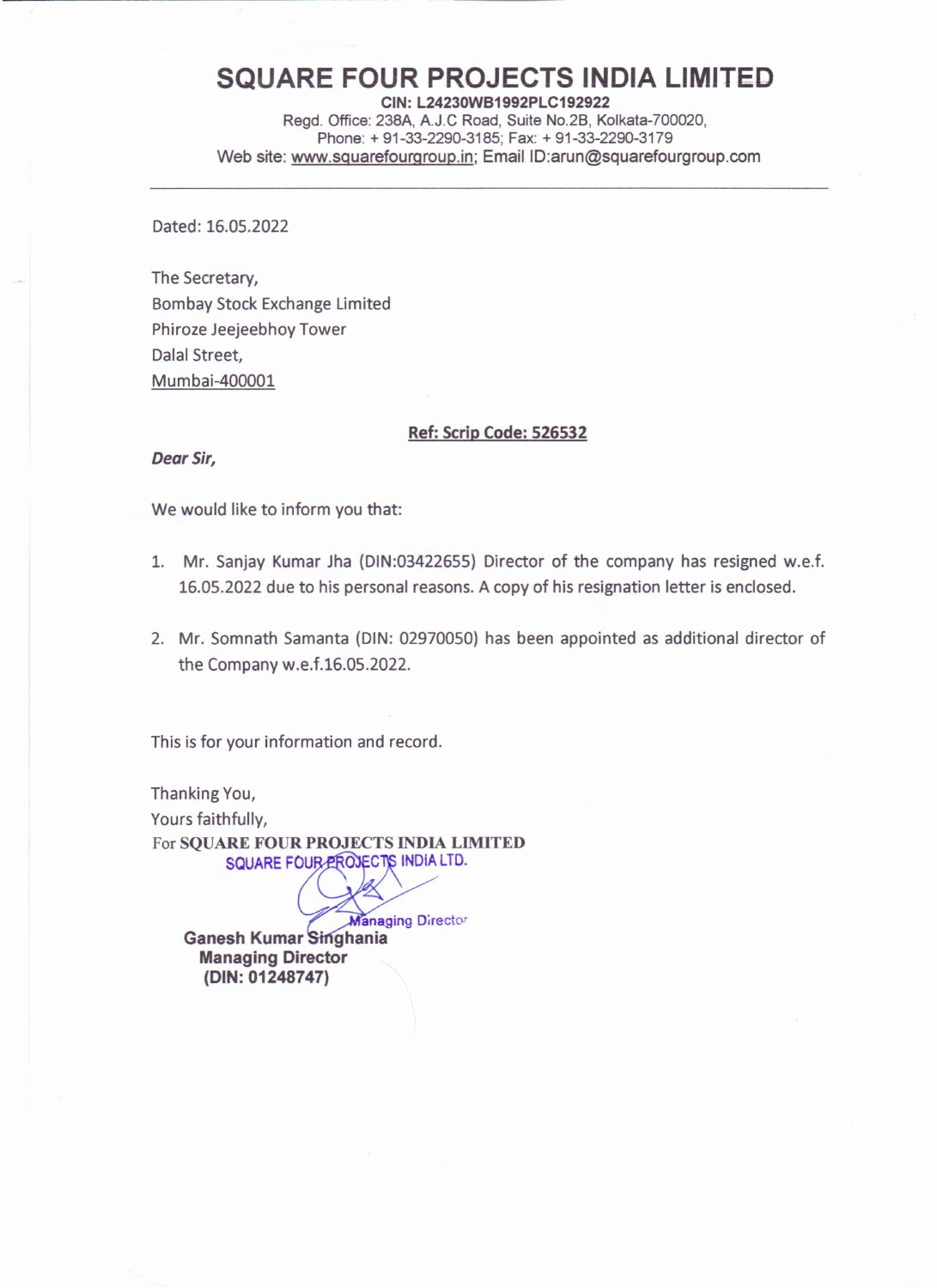Dated: 16.05.2022

÷,

From: Mr. Sanjay Kumar Jha 3, Pratap Ghosh Lane, Barabazar, Circus Avenue, Kolkata-700 007

To M/s Square Four Projects India Limited 238A, A.J.C Road, Suite No.2B, Kolkata-700020 To<br>
M/s Square Four Projects India Limited<br>
238A, A.J.C Road, Sute No.2B.<br>
Idelkate-700020<br>
Dear Sir,<br>
I do hereby tender my resignation as Director of the Cor<br>
accept my resignation with immediate effect.<br>
I wish to acco

Dear Sir,

| do hereby tender my resignation as Director of the Company and hence accordingly please accept my resignation with immediate effect.

I wish to accord my thanks and cooperation to my fellow directors for their co-operation.

Thanking You, Yours Faithfully,

Sanjay kr. Ju.<br>(Sanjay Kumar Jha)

(Din: 03422655)

Accepted RPROVE En Kumon Sharp Kolkata ه∙∓